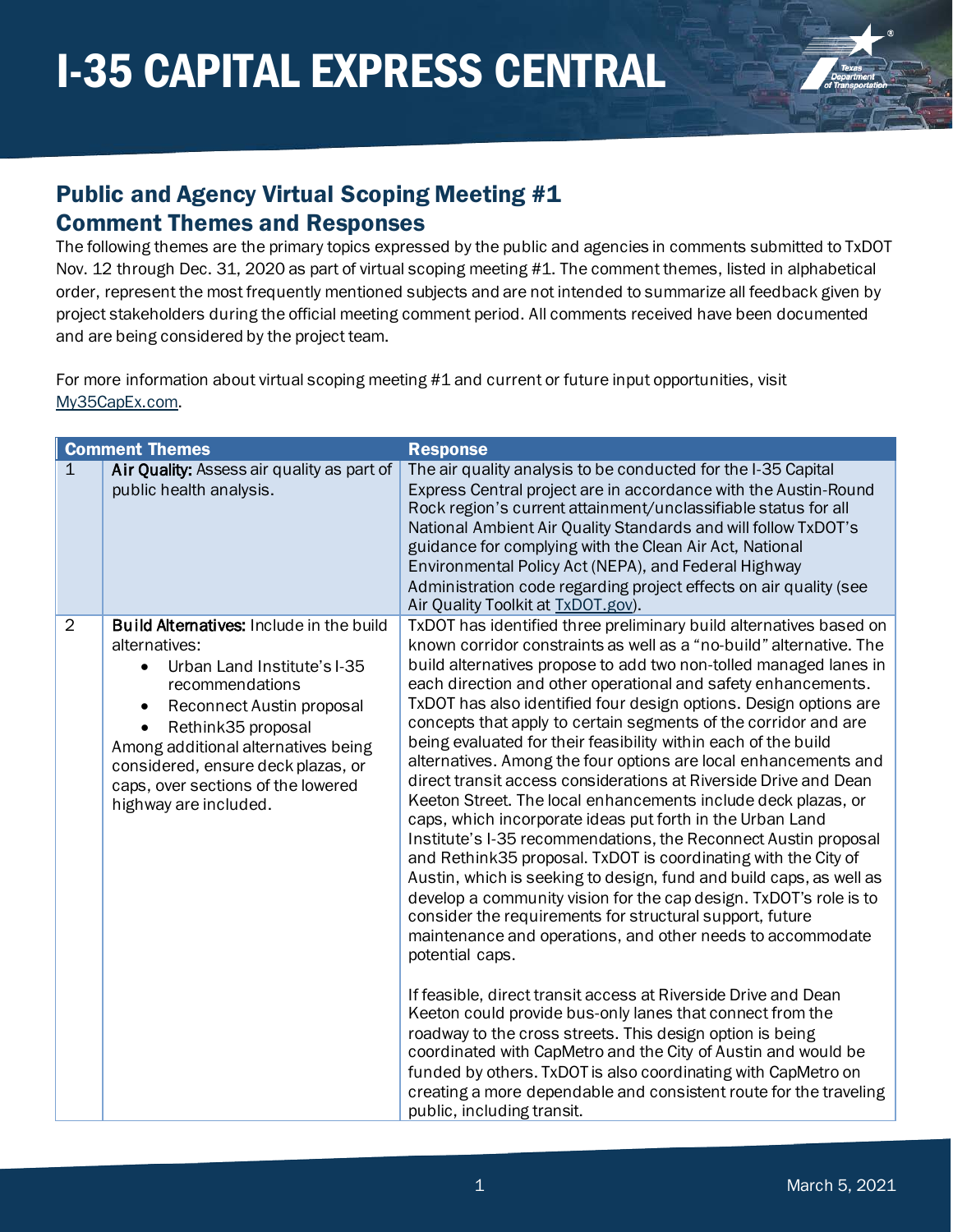

|                | <b>Comment Themes</b>                                                                                                                                                                        | <b>Response</b>                                                                                                                                                                                                                                                                                                                                                                                                                                                                                                                                                                                                                                                                                                                                                                                                                                                          |
|----------------|----------------------------------------------------------------------------------------------------------------------------------------------------------------------------------------------|--------------------------------------------------------------------------------------------------------------------------------------------------------------------------------------------------------------------------------------------------------------------------------------------------------------------------------------------------------------------------------------------------------------------------------------------------------------------------------------------------------------------------------------------------------------------------------------------------------------------------------------------------------------------------------------------------------------------------------------------------------------------------------------------------------------------------------------------------------------------------|
| $\overline{3}$ | Capacity: Add capacity, including<br>people-carrying and multimodal<br>capacity.                                                                                                             | All three build alternatives propose to add capacity for vehicles,<br>transit, pedestrians, bicyclists and other modes by adding two<br>high-occupancy vehicle (HOV) managed lanes and bicycle and<br>pedestrian paths in each direction from US 290 East to SH<br>71/Ben White Boulevard. The HOV lanes would be reserved for<br>use by carpools, vanpools, transit vehicles and emergency<br>responders. TxDOT is also evaluating access-controlled frontage<br>roads and an intersection bypass lane system in downtown Austin.<br>These design options would improve operations by allowing<br>vehicles to bypass frontage road intersection signals in certain<br>areas. Additionally, the alternatives propose to add a frontage<br>road lane, where feasible. Improving overall operations benefits<br>transit, which provides enhanced people-carrying capacity. |
| 4              | <b>Climate Change: Assess climate</b><br>change and greenhouse gases.                                                                                                                        | TxDOT has conducted a greenhouse gas (GHG) analysis for the<br>statewide on-road transportation system and associated motor<br>vehicle emissions and published the Statewide On-Road<br>Greenhouse Gas Emissions Analysis and Climate Change<br>Assessment technical report. This report also discloses how<br>TxDOT is responding to a changing climate, and strategies that<br>reduce on-road GHG emissions. A brief summary of this report will<br>be incorporated in the Environmental Impact Statement.                                                                                                                                                                                                                                                                                                                                                             |
| 5              | Comment Period: Provide a 60- to 90-<br>day comment period.                                                                                                                                  | While the formal comment period for the Public Scoping Meeting<br>ended on December 31, 2020, TxDOT welcomes feedback at any<br>time. TxDOT is hosting a second Public Scoping Meeting from<br>March 11 through April 9, 2021. The documentation of feedback<br>will continue throughout the development of the project.<br>TxDOT is developing a Community Working Group open to the<br>public beginning in spring 2021 to address relevant topics based<br>on community feedback.<br>TxDOT will also host an open house later in 2021.                                                                                                                                                                                                                                                                                                                                 |
| 6              | <b>Community Engagement: Conduct</b><br>enhanced outreach by providing more<br>details of the proposed designs and<br>ensure that Austin's communities of<br>color are included in outreach. | TxDOT is making extensive efforts to reach out to vulnerable<br>populations through a variety of notifications about public input<br>opportunities. Since late 2019, TxDOT has met with organizations<br>and agencies regarding the I-35 Capital Express Program and<br>continues to meet with stakeholders and community groups.<br>TxDOT will be conducting outreach and engagement as part of the<br>upcoming Community Impacts Assessment, in addition to hosting<br>a public open house later this year. Representative organizations<br>and populations to be further engaged as part of the analysis<br>include but are not limited to: people of color, minority<br>populations, low-income populations, people with limited English                                                                                                                             |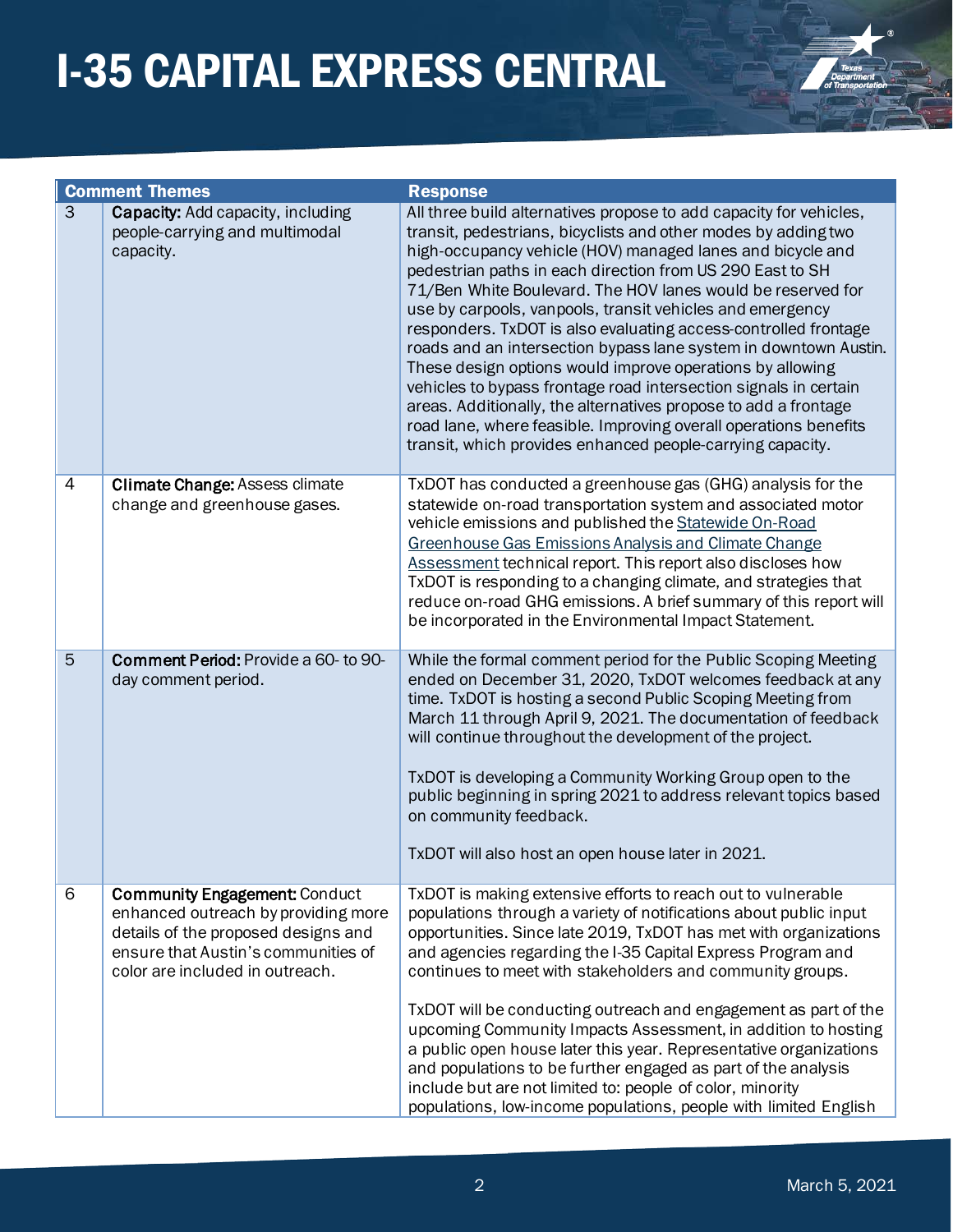

|                | <b>Comment Themes</b>                                                                                                                                                                     | <b>Response</b>                                                                                                                                                                                                                                                                                                                                                                                                                                                                 |
|----------------|-------------------------------------------------------------------------------------------------------------------------------------------------------------------------------------------|---------------------------------------------------------------------------------------------------------------------------------------------------------------------------------------------------------------------------------------------------------------------------------------------------------------------------------------------------------------------------------------------------------------------------------------------------------------------------------|
|                |                                                                                                                                                                                           | proficiency, elderly populations, people with disabilities and<br>children.                                                                                                                                                                                                                                                                                                                                                                                                     |
|                |                                                                                                                                                                                           | TxDOT is developing a Community Working Group open to the<br>public beginning in spring 2021 to address relevant topics based<br>on community feedback.                                                                                                                                                                                                                                                                                                                         |
|                |                                                                                                                                                                                           | If your civic or neighborhood organization would like to invite<br>TxDOT attend and present at your meeting, call (512) 832-7357<br>or email My35CapEx@txdot.gov.                                                                                                                                                                                                                                                                                                               |
| $\overline{7}$ | <b>Construction Impacts: Evaluate</b><br>construction impacts and mitigation<br>strategies.                                                                                               | Impacts from construction, such as noise and vibration, impacts<br>to travel patterns, air quality and any mitigation strategies will be<br>evaluated as part of the environmental process and included in<br>the Environmental Impact Statement. A detailed traffic control<br>plan will be developed prior to construction to minimize traffic<br>disruption and outline how access will be maintained during<br>construction.                                                |
| 8              | <b>Context-Sensitive Solutions: Include</b><br>context-sensitive design into the<br>project.                                                                                              | In 2017, TxDOT published Mobility 35 Aesthetic Guidelines to<br>identify aesthetic concepts and solutions along the I-35 corridor<br>from Georgetown to San Marcos. The guidelines identify a Capitol-<br>themed concept as the preferred aesthetic treatment for the I-35<br>Capital Express Program area, based on public input and<br>feedback from a cross-organizational Aesthetics Working Group.                                                                         |
| 9              | Design Speed: Lower design speed<br>and posted speeds.                                                                                                                                    | TxDOT is evaluating the design guidance and will be hosting a<br>workshop as part of the Community Working Group to discuss<br>design speeds with the public. TxDOT must comply with federal<br>and state standards for highway design, including TxDOT's<br>Roadway Design Manual, the AASHTO Policy on Geometric Design<br>of Highways and Streets and the Texas Manual of Uniform Traffic<br>Control Devices. Posted speeds are determined once construction<br>is complete. |
| 10             | <b>Direct Transit Connections: Explore</b><br>connecting the managed lanes to<br>planned transit facilities, including the<br>intersections at Riverside Drive and<br>Dean Keeton Street. | Design options include direct transit access considerations at<br>Riverside Drive and Dean Keeton Street. TxDOT is coordinating<br>with CapMetro and the City of Austin and will continue to work<br>with the agency to facilitate transit access. Direct access will be<br>incorporated if funding is provided by others.                                                                                                                                                      |
| 11             | Equity: Consider past, present and<br>potential future equity impacts<br>through an equity impact assessment.                                                                             | The Community Impacts Assessment, which will begin spring<br>2021, will explore and evaluate the needs of adjacent<br>communities and document the existing and projected social<br>environment with and without the proposed action. The<br>assessment will include an analysis of mobility, safety, access to<br>employment, relocation, isolation and other community issues. As                                                                                             |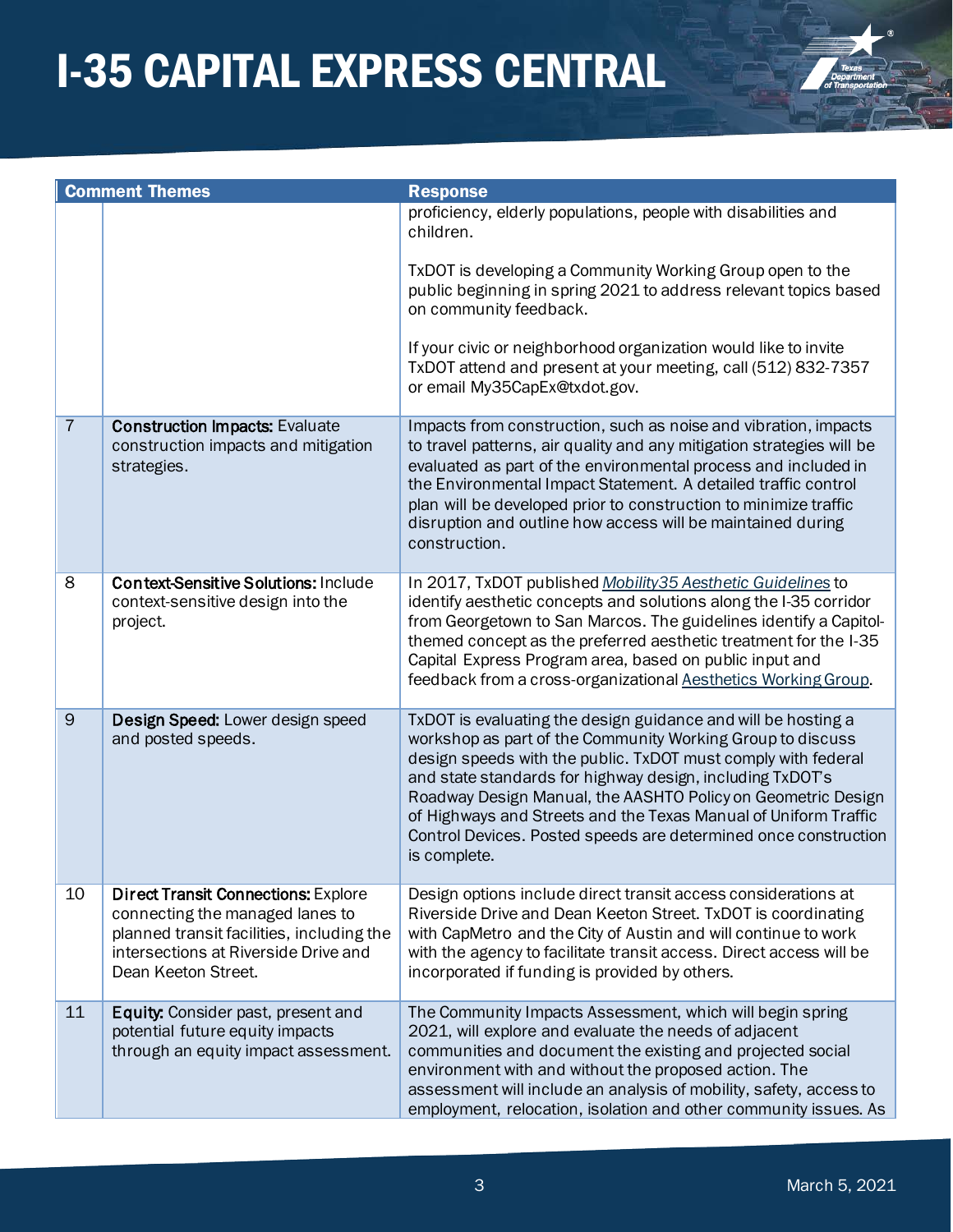

|    | <b>Comment Themes</b>                                                                                                                                                                                                                                        | <b>Response</b>                                                                                                                                                                                                                                                                                                                                                                                                                                                                                                                                                                                                                                                                                                                                                                                                                                                                                                                                                                                                                                                                                                                                                                                                                                                                                                                                                                                                                                         |
|----|--------------------------------------------------------------------------------------------------------------------------------------------------------------------------------------------------------------------------------------------------------------|---------------------------------------------------------------------------------------------------------------------------------------------------------------------------------------------------------------------------------------------------------------------------------------------------------------------------------------------------------------------------------------------------------------------------------------------------------------------------------------------------------------------------------------------------------------------------------------------------------------------------------------------------------------------------------------------------------------------------------------------------------------------------------------------------------------------------------------------------------------------------------------------------------------------------------------------------------------------------------------------------------------------------------------------------------------------------------------------------------------------------------------------------------------------------------------------------------------------------------------------------------------------------------------------------------------------------------------------------------------------------------------------------------------------------------------------------------|
|    |                                                                                                                                                                                                                                                              | part of this assessment, TxDOT will focus on determining the<br>potential impacts to people of color, minority and low-income<br>populations those with limited English proficiency, elderly<br>populations, people with disabilities and children. Among the<br>elements to be analyzed are displacements and relocations, the<br>availability of affordable housing, and bicycle and pedestrian<br>improvements as connections between the east and west sides of<br>I-35. Additionally, the Environmental Impact Statement will<br>evaluate the project as well as past, present and future actions by<br>TxDOT and others.                                                                                                                                                                                                                                                                                                                                                                                                                                                                                                                                                                                                                                                                                                                                                                                                                          |
| 12 | Railroad, Bicycle, and Pedestrian<br>Crossings: Separate the railroad and<br>bicycle and pedestrian facilities from<br>the frontage roads at Fourth Street<br>and CapMetro railroad locations.                                                               | TxDOT is studying the current rail crossing at Fourth Street.<br>Options for a grade-separated frontage road at this location are<br>being evaluated.                                                                                                                                                                                                                                                                                                                                                                                                                                                                                                                                                                                                                                                                                                                                                                                                                                                                                                                                                                                                                                                                                                                                                                                                                                                                                                   |
| 13 | Health: Evaluate health impacts,<br>especially for adjacent low-income<br>communities, through a health<br>impacts assessment that includes<br>vehicle-related deaths and injuries, air<br>quality, noise and climate change,<br>among other considerations. | TxDOT is undertaking the most rigorous level of environmental<br>analysis with the development of an Environmental Impact<br>Statement (EIS) for the I-35 Capital Express Central project. The<br>studies conducted as part of the EIS process that relate to human<br>health impacts include:<br>Air quality<br>Community impacts, including changes in access for<br>drivers, bicyclists and pedestrians; impacts to community<br>facilities, such as shopping areas, community centers,<br>childcare, healthcare and emergency response; and<br>impacts to environmental justice populations, including<br>people of color, minority populations, low-income<br>populations and those with limited English proficiency<br>Hazardous materials within the corridor<br>Safety of the existing facility and design changes to<br>improve safety of the facility for the traveling public,<br>including drivers, bicyclists and pedestrians<br>Traffic noise<br>TxDOT will measure and evaluate existing traffic noise levels and<br>predicted noise levels for each Build Alternative. The potential for<br>noise barrier abatement will also be evaluated for sensitive areas<br>and structures, including residential housing, medical facilities<br>and other facilities per Federal Highway Administration guidance.<br>More information on the methods used to conduct these studies<br>can be found in TxDOT's Environmental Compliance Toolkits. |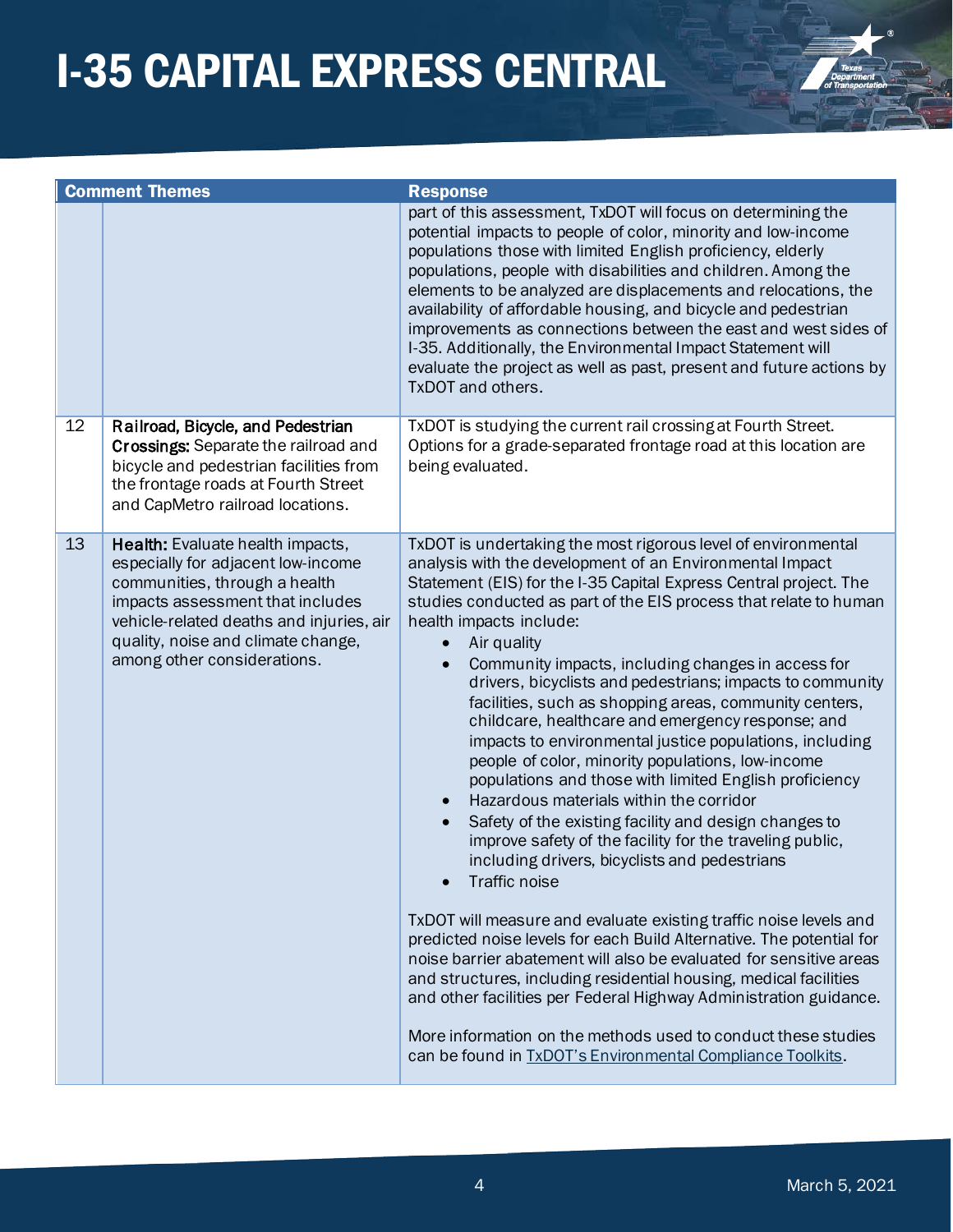

|    | <b>Comment Themes</b>                                                                                                                                                       | <b>Response</b>                                                                                                                                                                                                                                                                                                                                                                                                                                                                                                                                                                                                                                                                                                                                                                                                                                                                                                                                                                                                                                                                                                                                                                                                                                                                                                                                                                                                                                                                                                                                                                                                                                                    |
|----|-----------------------------------------------------------------------------------------------------------------------------------------------------------------------------|--------------------------------------------------------------------------------------------------------------------------------------------------------------------------------------------------------------------------------------------------------------------------------------------------------------------------------------------------------------------------------------------------------------------------------------------------------------------------------------------------------------------------------------------------------------------------------------------------------------------------------------------------------------------------------------------------------------------------------------------------------------------------------------------------------------------------------------------------------------------------------------------------------------------------------------------------------------------------------------------------------------------------------------------------------------------------------------------------------------------------------------------------------------------------------------------------------------------------------------------------------------------------------------------------------------------------------------------------------------------------------------------------------------------------------------------------------------------------------------------------------------------------------------------------------------------------------------------------------------------------------------------------------------------|
| 14 | Homelessness: Provide support for<br>people experiencing homelessness.                                                                                                      | TxDOT funding is designated for the mobility and the safety of the<br>traveling public. Since 2017, TxDOT's Be Safe Be Seen Pedestrian<br>Safety Initiative has worked to address pedestrian injuries and<br>fatalities occurring along I-35 in high-traffic pedestrian areas and<br>construction zones. This proactive outreach effort focuses on<br>some of the most vulnerable populations, including students,<br>mature adults and those experiencing homelessness. Through the<br>program, TxDOT shares safe pedestrian behaviors and provides<br>ways for pedestrians to Be Safe and Be Seen on Austin roadways.<br>As part of the Be Safe Be Seen program, TxDOT has been<br>convening service providers, agencies and elected leaders for four<br>years through the agency's Initiative to Address Homelessness.<br>The goals of the initiative are to share information on upcoming<br>construction activities and community resources, to assess<br>specific needs for assisting individuals experiencing<br>homelessness, and to identify potential opportunities for<br>temporary and permanent shelter or housing alternatives.<br>Additionally, in 2019, TxDOT made five acres of land available in<br>southeast Austin to be used for Camp Esperanza, a homeless<br>encampment.<br>Outreach for the I-35 Capital Express Central environmental<br>analysis has also included TxDOT's Initiative to Address<br>Homelessness network. TxDOT will also conduct focused<br>engagement of agencies and nonprofit providers supporting<br>people experiencing homelessness through additional outreach<br>as part of the Environmental Impact Statement. |
| 15 | Intersection Bypass Lane System:<br>Construct collector-distributor system<br>with direct unsignalized access from<br>Austin streets to the mainlanes and<br>managed lanes. | As one of four design options, TxDOT is evaluating a downtown<br>bypass system, which would include lowered intersection bypass<br>lanes at the same level as the mainlanes and managed lanes. An<br>intersection bypass lane is a dedicated lane for traffic exiting the<br>mainlanes or traveling on the frontage road to bypass a signalized<br>intersection. In another design option, TxDOT is also evaluating<br>access-controlled frontage roads, which are similar to intersection<br>bypass lanes but with potential underpass exits to cross streets,<br>where feasible.                                                                                                                                                                                                                                                                                                                                                                                                                                                                                                                                                                                                                                                                                                                                                                                                                                                                                                                                                                                                                                                                                 |
| 16 | Impacts: Mitigate environmental and<br>community impacts.                                                                                                                   | The National Environmental Policy Act (NEPA) process is a<br>balanced transportation decision-making approach that assesses<br>any potential project impacts on the human and natural<br>environment taking the public's need for safe and efficient<br>transportation into account. The technical analyses included in<br>the Environmental Impact Statement (EIS) will include a<br>comprehensive assessment of potential project-related effects on<br>a broad range of resources. In accordance with NEPA, the EIS will                                                                                                                                                                                                                                                                                                                                                                                                                                                                                                                                                                                                                                                                                                                                                                                                                                                                                                                                                                                                                                                                                                                                        |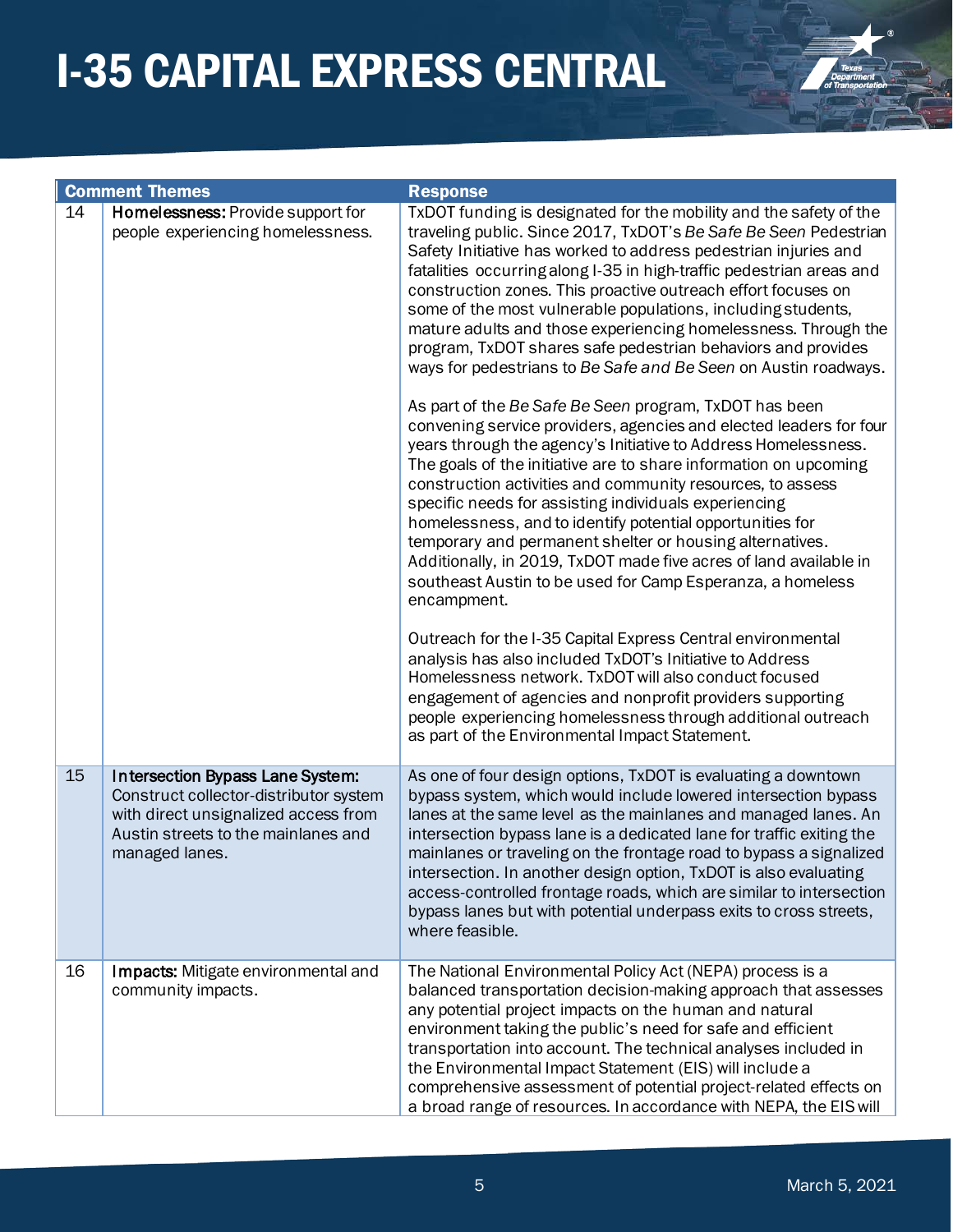

|    | <b>Comment Themes</b>                                                                                                                                                                                                                                                                                                                | <b>Response</b>                                                                                                                                                                                                                                                                                                                                                                                                                                                                                                                                                                                                                                                                                                                                                                                                                              |
|----|--------------------------------------------------------------------------------------------------------------------------------------------------------------------------------------------------------------------------------------------------------------------------------------------------------------------------------------|----------------------------------------------------------------------------------------------------------------------------------------------------------------------------------------------------------------------------------------------------------------------------------------------------------------------------------------------------------------------------------------------------------------------------------------------------------------------------------------------------------------------------------------------------------------------------------------------------------------------------------------------------------------------------------------------------------------------------------------------------------------------------------------------------------------------------------------------|
|    |                                                                                                                                                                                                                                                                                                                                      | evaluate and determine the impacts that could result from<br>implementation of the proposed project and will include measures<br>taken to avoid and minimize any adverse impacts. For any adverse<br>community impacts that could not be avoided or minimized,<br>mitigation will be considered. More information can be found in<br>Section 4.4 of TxDOT's Environmental Handbook for Community<br>Impacts, Environmental Justice, Limited English Proficiency, and<br>Title VI Compliance.                                                                                                                                                                                                                                                                                                                                                 |
| 17 | Local Plans: Align with local plans,<br>including the Austin Strategic Mobility<br>Plan, City of Austin Vision Zero goals,<br>Austin's Climate Equity Plan, adopted<br>neighborhood plans adjacent to the I-<br>35 corridor, among others.                                                                                           | TxDOT is coordinating with the City of Austin and other local<br>agencies on aligning with plans, where feasible and appropriate,<br>while conforming with state and federal requirements. TxDOT is<br>complying with the City of Austin's current Bicycle Master Plan and<br>supporting several other plans, either partially or in full, including<br>the Austin Strategic Mobility Plan, City of Austin Vision Zero goals,<br>Austin's Climate Equity Plan, adopted neighborhood plans<br>adjacent to the I-35 corridor and others.                                                                                                                                                                                                                                                                                                       |
| 18 | Pedestrian and Bicycle Improvements:<br>Improve pedestrian and bicyclist<br>accommodations along and across I-<br>35 as well as additional east-west<br>crossings.                                                                                                                                                                   | See response to comment theme 17.<br>Continuous bicycle and pedestrian paths in both directions are<br>included in all build alternatives. TxDOT is evaluating multimodal<br>enhancements to east-west crossings, including wider and more<br>accessible cross-streets at multiple locations. TxDOT is also<br>coordinating with the City of Austin to tie into the city street<br>network as well as the Butler Hike and Bike Trail at Lady Bird Lake<br>for continuity of bicycle and pedestrian accommodations.<br>Additional east-west crossings are being evaluated based on the<br>distance between existing crossings and available right-of-way.<br>TxDOT is evaluating multimodal enhancements to east-west<br>crossings, including the feasibility of a pedestrian bridge between<br>51 <sup>st</sup> street and US 290 East area. |
| 19 | <b>Purpose and Need: Include in the</b><br>Purpose and Need:<br>Improving safety<br>Crash data<br>$\bullet$<br>Bicycle and pedestrian data<br>Reducing vehicle miles<br>traveled<br>Community priorities,<br>$\bullet$<br>including:<br>o Addressing impacts of<br>the original I-35<br>construction<br>Safe local access<br>$\circ$ | Federal regulations require that the purpose and need statement<br>"briefly specify the underlying purpose and need to which the<br>agency is responding in proposing the alternatives including the<br>proposed action." TxDOT has revised the purpose and need<br>statement based on community feedback to further emphasize<br>safety; improving east-west connectivity across I-35; and<br>addressing travel demand by prioritizing the movement of people,<br>goods and services through and across the corridor. The Purpose<br>and Need Technical Report includes crash data, including safety<br>related to bicyclists and pedestrians.<br>TxDOT will coordinate with partner agencies to share comments<br>that are outside of TxDOT's jurisdiction.                                                                                |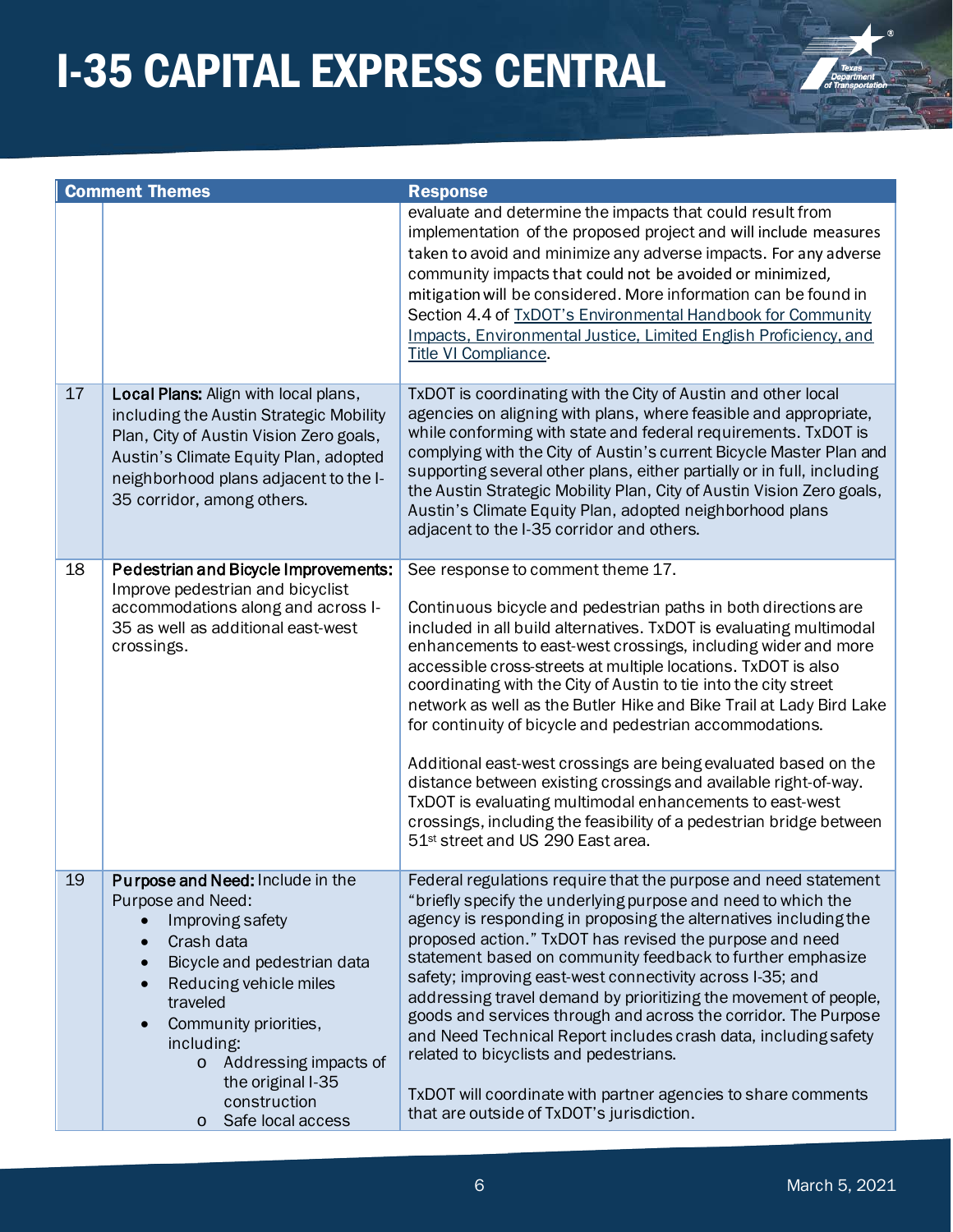

|    | <b>Comment Themes</b>                                                                                                                                                                                                           | <b>Response</b>                                                                                                                                                                                                                                                                                                                                                                                                                                                                                                                                                                                                                                                        |
|----|---------------------------------------------------------------------------------------------------------------------------------------------------------------------------------------------------------------------------------|------------------------------------------------------------------------------------------------------------------------------------------------------------------------------------------------------------------------------------------------------------------------------------------------------------------------------------------------------------------------------------------------------------------------------------------------------------------------------------------------------------------------------------------------------------------------------------------------------------------------------------------------------------------------|
|    | Community<br>$\circ$<br>engagement<br>Minimizing the<br>$\circ$<br>roadway footprint<br>Mitigating<br>$\circ$<br>environmental and<br>community impacts                                                                         | Many of the community priorities brought forward in the<br>comments from Public Scoping Meeting #1 are part of the overall<br>Mobility35 Program goals (http://www.my35.org/capital-goals-<br>objectives.htm) and will be considered during the development of<br>the Environmental Impact Statement.                                                                                                                                                                                                                                                                                                                                                                  |
| 20 | Ramping: Evaluate ramping scenarios.                                                                                                                                                                                            | TxDOT is considering multiple ramping configuration scenarios as<br>well as access needs and operational considerations throughout<br>the project corridor.                                                                                                                                                                                                                                                                                                                                                                                                                                                                                                            |
| 21 | Right of Way: Minimize the I-35<br>footprint.                                                                                                                                                                                   | Minimizing the necessary amount of right of way is one of the<br>major objectives of TxDOT's Mobility 35 Program, which includes<br>the I-35 Capital Express Central project.                                                                                                                                                                                                                                                                                                                                                                                                                                                                                          |
| 22 | Roadway Elevation: Do not elevate any<br>sections of the roadway.                                                                                                                                                               | All build alternatives include removing the upper decks between<br>Airport Boulevard and Martin Luther King Jr. Boulevard. Build<br>Alternative 3 proposes an overpass at Airport Boulevard to<br>accommodate the CapMetro Red Line as well as an overpass at<br>Woodland Avenue due to geometric constraints. These overpasses<br>would be at the same height as the existing roadway. To maximize<br>operational efficiency, the flyovers at I-35 and US 290 East would<br>be elevated to provide a direct connection to the managed lanes.                                                                                                                          |
| 23 | <b>Transportation Demand</b><br>Management/Intelligent<br><b>Transportation Systems/Connective</b><br>Vehicles: Consider transportation<br>demand management, intelligent<br>transportation systems and<br>connective vehicles. | Transportation demand management and intelligent<br>transportation systems are being evaluated as part of project<br>development. One of the purposes of the project is to address<br>demand by prioritizing the movement of people, goods and<br>services through and across the corridor. Managed lanes<br>efficiently use the available roadway to improve reliable<br>operations for transit, carpools and vanpools, and serves as a<br>transportation demand management strategy that increases the<br>traffic-carrying capability of the I-35 corridor. These lanes also<br>provide the potential opportunity for future connected and<br>automated vehicle use. |
| 24 | <b>Traffic Demand: Reevaluate traffic</b><br>demand models using alternate data.                                                                                                                                                | Traffic forecasting methodology will follow Federal Highway<br>Administration standards and procedures. Project traffic forecasts<br>are based on a variety of data sources, including historical traffic<br>counts, Texas Department of Transportation forecasts, and the<br>Capital Area Metropolitan Planning Organization travel demand<br>model. Together, these sources incorporate long-range and recent<br>traffic volume trends, regional population and employment<br>forecasts and future land-use types and locations to generate<br>future roadway volumes.                                                                                               |